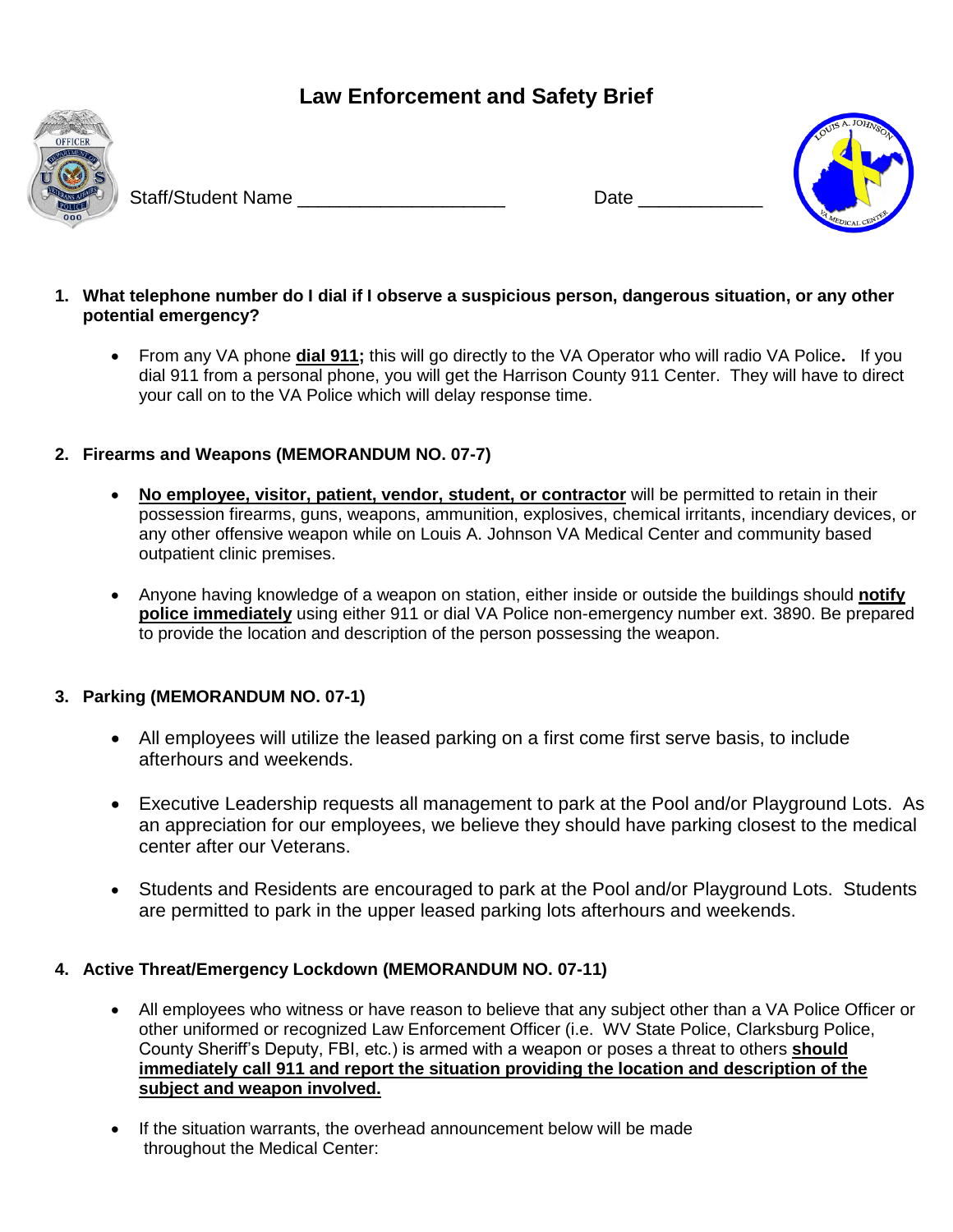#### DANGER, DANGER, DANGER, THERE IS AN ACTIVE THREAT LOCATED IN ALL PERSONNEL SHOULD EVACUATE OR LOCKDOWN IMMEDIATELY. (Repeat three times)

#### NOTE: Only VA Police may order the overhead announcement of an emergency lockdown.

- Responses to Active Threat: Three E's
	- $\circ$  Employees will immediately safeguard themselves and persons in their area by locking down in a safe or secure area by closing, locking or barricading doors and windows (**evade**/hide).
	- o Evacuate your area if there is a clear escape route or are in the immediate area of attack (**evacuate**/escape)
	- $\circ$  If evasion or evacuation is not possible, it may be necessary for employees to engage the perpetrator to protect them or others (**engage**/fight).
- The facility will remain locked down and secured until the threat(s) has/have been resolved (this may take several hours). All employees will remain in their place of refuge until released by the VA Police or supporting law enforcement agency.

## **5. Where are duress alarms located?**

- If your work area contains duress buttons, permanently assigned staff will need to advise you of their location and use. Please inquire about this when you arrive in your work area.
- NOTE: Remember that duress alarms are only a call for help and that help will take time to arrive. If enough risk exists that you feel the need for a duress alarm activation, it is highly recommended you evacuate the area (room) and seek a safer location.

## **6. Responsibility to Report Crimes, Assaultive Behavior or Suspicious Activities (MEMORANDUM NO. 07- 12)**

• **All staff are required to report any actual or possible violations of criminal laws**, whether applicable to the state of West Virginia Criminal Code, Federal Criminal Code, or 38 C.F.R. 1.218, related to VA programs, operations, facilities, or involving VA employees, where the violation of criminal law occurs on VA premises. Reports of crimes of such nature will be reported to the Clarksburg VA Police; if there is no VA Police element at a clinic where an offense occurs (such as a CBOC), the information will be reported to the Clarksburg VA Police after Federal, state or local law enforcement officials are notified.

## **7. Procedure for Report of Missing or Abducted Children (CODE ADAM ALERT) (MEMORANDUM NO. 07-03)**

- Staff who receives a report of a missing child will obtain the name and contact information of the person making the report and ask them to remain with them until arrival police.
- Staff will obtain a detailed description of the child, including what he or she is wearing. Call 911 and provide this information to the telephone operator.

Supervisor Initials \_\_\_\_ \_\_\_\_\_ Employee/Student Initials \_\_\_\_\_\_\_\_\_